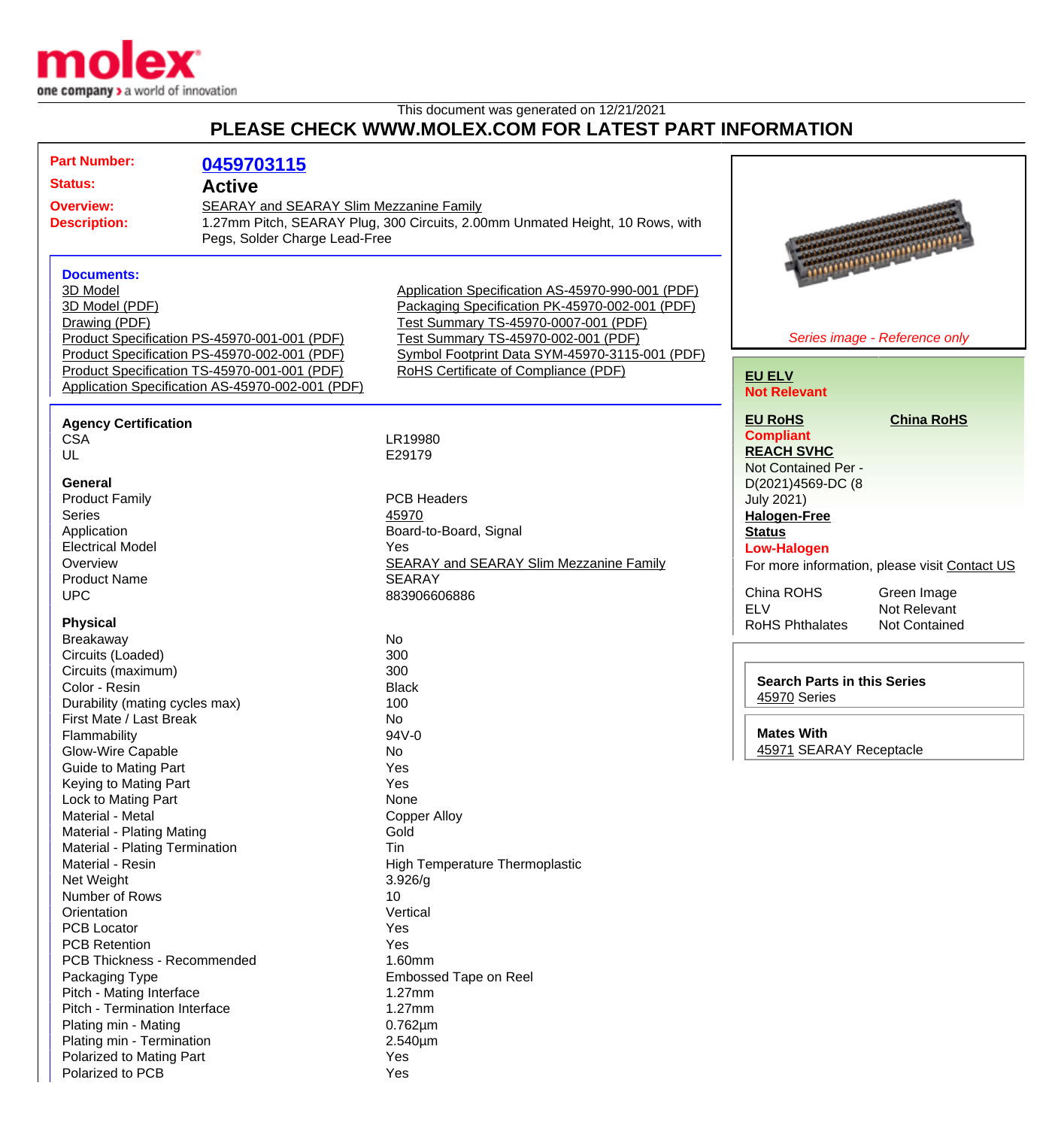| Robotic Placement<br>Shrouded<br>Stackable<br>Surface Mount Compatible (SMC)<br>Temperature Range - Operating<br><b>Termination Interface: Style</b><br><b>Unmated Height</b>              | Pick and Place Cap<br>No<br><b>No</b><br>Yes<br>$-55^\circ$ to $+125^\circ$ C<br>Surface Mount<br>2.00mm                                                                                                                               |
|--------------------------------------------------------------------------------------------------------------------------------------------------------------------------------------------|----------------------------------------------------------------------------------------------------------------------------------------------------------------------------------------------------------------------------------------|
| <b>Electrical</b><br>Current - Maximum per Contact<br>Voltage - Maximum                                                                                                                    | 2.7A<br><b>240V AC</b>                                                                                                                                                                                                                 |
| <b>Solder Process Data</b><br>Duration at Max. Process Temperature (seconds)<br>Lead-freeProcess Capability<br>Max. Cycles at Max. Process Temperature<br>Process Temperature max. C       | 003<br><b>REFLOW</b><br>001<br>260                                                                                                                                                                                                     |
| <b>Material Info</b>                                                                                                                                                                       |                                                                                                                                                                                                                                        |
| <b>Reference - Drawing Numbers</b><br><b>Application Specification</b><br><b>Electrical Model Document</b><br>Packaging Specification<br><b>Product Specification</b><br>S-Parameter Model | AS-45970-002-001, AS-45970-990-001<br>EE-45970-007-007, EE-45970-010-010,<br>EE-45970-015-015, EE-46556-0085-001<br>PK-45970-002-001<br>PS-45970-001-001, PS-45970-002-001,<br>TS-45970-001-001<br>SP-45970-007-001, SP-45970-010-010, |
| <b>Sales Drawing</b><br>Symbol/Footprint Data<br><b>Test Summary</b>                                                                                                                       | SP-45970-015-015<br>SD-45970-001-001<br>SYM-45970-3115-001<br>TS-45970-0007-001, TS-45970-002-001                                                                                                                                      |

## This document was generated on 12/21/2021 **PLEASE CHECK WWW.MOLEX.COM FOR LATEST PART INFORMATION**